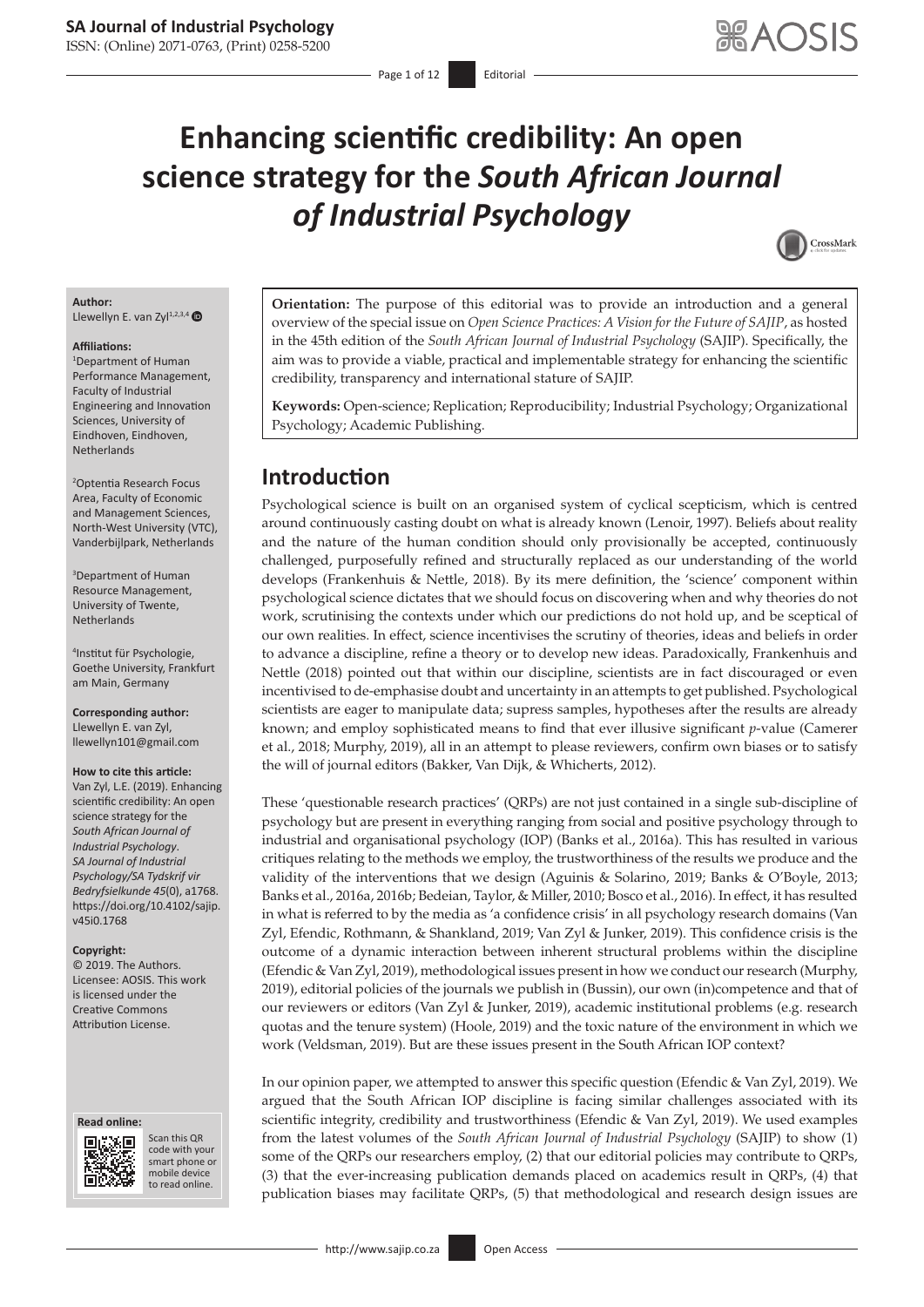present in SAJIP, (6) that perverse financial incentives for publications may lead to researchers engaging in QRPs and (7) that conscious misconduct of researchers may also play a role. We argued that these matters are aggravated by a lack of transparency on the part of both the researchers and the SAJIP. We substantiated these claims with examples from recent publications within SAJIP and provided suggestions for both authors and the journal on how these could be addressed. Primarily, we argued for the adoption of more open science practices (OSPs) within the journal.

Our opinion paper sparked an interesting debate as to the future of IOP research within South Africa and the role that SAJIP may play in managing this process. Upon its publication, the current editorial board were invited to write scholarly commentaries or rebuttals to the paper in order to develop a strategy for the journal to enhance the credibility, transparency and international stature of IOP research within South Africa. This led to the development of this special section on *Open Science Practices: A Vision for the Future of SAJIP*.

The purpose of this special section of SAJIP was to expand the current debate on the credibility of our discipline and to (Efendic & Van Zyl 2019):

[*D*]evelop a clear strategy on how [*the confidence crisis in IOP*] could be managed, what the role of SAJIP is in this process and how SAJIP and its contributors could proactively engage to address these issues. (p. 3)

Our call led to the submission of nine scholarly commentaries by seven prominent editorial board members of SAJIP and two international scholars. Each author provided more detail on critical issues, added additional insights or challenged the reasoning behind or viability of the suggestions we originally presented. Specific, practical suggestions on how to enhance the credibility of the discipline and the journal were also made by each of the corresponding authors. A final rebuttal paper by Van Zyl and Junker (2019) provided a brief summary of each paper and provided a critical reflection on important points of argument in each<sup>1</sup>.

In this final farewell editorial, the author in his editorial role within SAJIP would like to draw from the collective wisdom of the submissions from the editorial board in order to provide a clear and structured strategy for SAJIP to enhance the credibility and transparency of the discipline within South Africa. The author will start off by providing a general overview of the special section, followed by a strategy for the journal and then conclude with a brief personal reflection.

### **A general overview of the special section**

In total, 11 papers constitute this special section within SAJIP. Firstly, Efendic and Van Zyl (2019) set the scene by highlighting the challenges facing the IOP discipline and

1.A brief, tabulated summary of the submitted commentaries, as well as the practical suggestions made by the corresponding authors, is presented in Appendix 1.

provided suggestions to both authors and SAJIP on how to manage such challenges. Then, nine commentaries were submitted by Bussin (2019), Cilliers (2019), Coetzee (2019), Crous (2019), Hernandez-Bark (2019), Hoole (2019), Maree (2019), Murphy (2019) and Veldsman (2019), highlighting issues ranging from government policy, research quotas, a lack of internationalisation and the world view of the IOP through to an over-reliance on null hypotheses testing and researcher–reviewer competence, which could play a role in the credibility crisis. These authors acknowledged that a confidence crisis exists, but advocated such from different vantage points. Finally, Van Zyl and Junker (2019) supplied a summary and a final reflection on the contributions of the authors.

A high-level overview of the commentaries shows an unequivocal support for enhancing the credibility, transparency and trustworthiness of the discipline within the South African context. All but one of the authors  $(n = 8)$ explicitly supported the implementation of the suggestions made by Efendic and Van Zyl (cf. Bussin, 2019; Cilliers, 2019; Coetzee, 2019; Crous, 2019; Hernandez-Bark, 2019; Maree, 2019; Murphy, 2019; Hoole, 2019); however, some (*n* = 2) called for caution with respect to its adoption within SAJIP (cf. Coetzee, 2019; Hoole, 2019). Only one author fundamentally disagreed with the full adoption of the suggested guidelines, arguing that such could be experienced as yet another hindering demand being placed on the already over-burdened academics (Veldsman, 2019). In addition, the authors made several specific recommendations to enhance the credibility of the discipline and highlighted the role that SAJIP could play in this process (cf. Appendix 1 for a detailed overview). However, some of these suggestions are beyond the sphere of influence of the journal (such as changing government policy and reducing the research quotas placed on academics by universities).

Based on the original suggestions by Efendic and Van Zyl (2019), as well as the opinions shared and suggestions made within the opinion papers, a clear strategy for enhancing the credibility and the transparency of SAJIP can be constructed.

### **A strategy for enhancing scientific credibility in the** *South African Journal of Industrial Psychology*

As discussed by Efendic and Van Zyl (2019), the introduction of OSP within SAJIP may facilitate an increase in credibility and transparency within the journal. This type of strategy requires not only the support of the editorial board, and publication house, but also the support of its contributing authors, reviewers and readers. Facilitating such a process may pose various challenges as it will fundamentally affect the way in which research is conducted and managed (Allen & Mehler, 2019). Murphy (2019) argued that introducing OSP is appreciable, but SAJIP should actively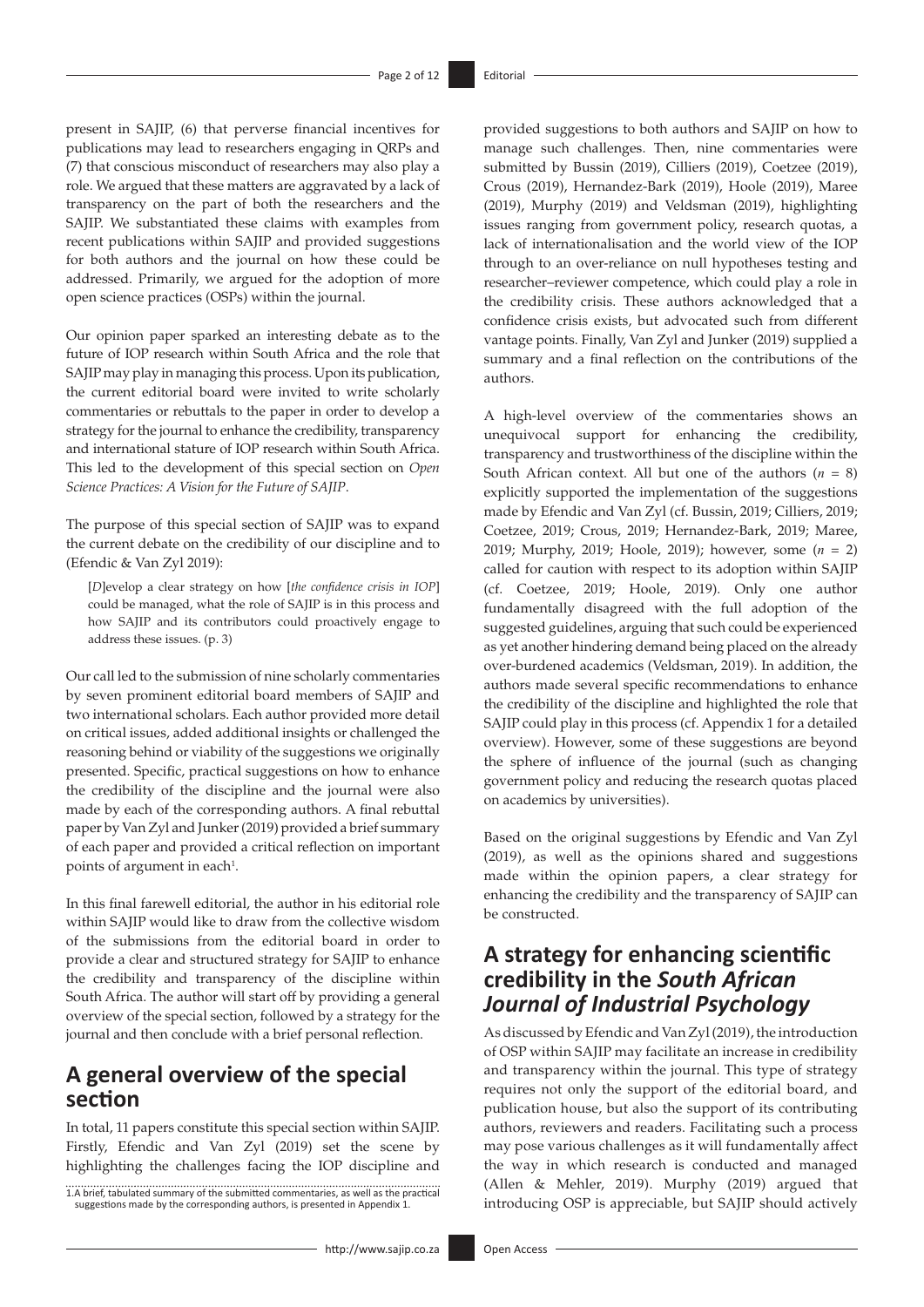| TABLE 1: Benefits of open science practices for key stakeholders. |  |
|-------------------------------------------------------------------|--|
|-------------------------------------------------------------------|--|

| Researchers                                            | <b>Research teams</b>                                       | <b>Organisations</b>                                                        | <b>Decision makers</b><br>and funders   | Public                                                                                                   | <b>Nations</b>                                             | <b>SAJIP</b>                             |
|--------------------------------------------------------|-------------------------------------------------------------|-----------------------------------------------------------------------------|-----------------------------------------|----------------------------------------------------------------------------------------------------------|------------------------------------------------------------|------------------------------------------|
| Professional visibility<br>and enhanced<br>credibility | Team visibility                                             | Funding for new<br>ventures                                                 | Making informed<br>decisions            | Enhances the<br>understanding of the<br>scientific enterprise                                            | Promotion of human<br>rights                               | Enhanced credibility of<br>contributions |
| Increased access to<br>funding                         | Increased access to<br>large-scale funding<br>opportunities | Enhanced quality of<br>solutions or services                                | Increased impact of<br>research funding | Opportunity to<br>influence science                                                                      | Informed decisions<br>based on research data               | Quality and integrity                    |
| Networking<br>opportunities                            | Cost-effective project<br>management                        | Cost-effective<br>solutions                                                 | Enhanced quality of<br>research outputs | Accessible research                                                                                      | <b>Enhanced GDP in</b><br>knowledge-intensive<br>economies | Developmental reviews                    |
| Professional<br>development                            | Retaining intellectual<br>property rights                   | <b>Expedited transfer</b><br>from scientific<br>developments to<br>practice |                                         | Return on investment<br>for the taxes that the<br>public contributes to<br>the advancement of<br>science |                                                            | Increased readership                     |
| Retaining intellectual<br>property rights              | Maximising<br>contribution of<br>individual team<br>members | Increased innovation                                                        |                                         |                                                                                                          |                                                            | Increased international<br>contributions |
| Rapid dissemination<br>of results                      | Effective use of<br>resources                               |                                                                             |                                         |                                                                                                          |                                                            | Increased impact and<br>more citations   |
| Access to scientific<br>resources                      | Access to crowdsource<br>research funding                   |                                                                             |                                         |                                                                                                          |                                                            |                                          |
| Increased citations<br>(h-Index)                       |                                                             |                                                                             |                                         |                                                                                                          |                                                            |                                          |

*Source*: Adapted from Allen and Mehler 2019; Open Science Collaboration Consortium 2015; Fang and Casadevall 2015

GDP, gross domestic product; SAJIP, *South African Journal of Industrial Psychology*.

participate in changing the behaviour of its stakeholders. Unilateral changes in editorial policy, without the appropriate buy-in from key stakeholders, may result in a negative feedback loop, which may impact submissions to the journal (Banks et al., 2019). The *South African Journal of Industrial Psychology* should therefore be cautious in its implementation process. A first step would be to highlight the potential benefits and risks associated with OSP to the stakeholders.

### **The benefits and risks relating to open science practices**

In the article by Efendic and Van Zyl (2019), we argued that adopting OSP may contribute to the advancement of the discipline and the enhancement of the stature of SAJIP. Adopting OSP within SAJIP provides several benefits for all its stakeholders. Firstly, it enhances the faith, credibility and trust in the academic research (Allen & Mehler, 2019). Secondly, it results in new systems that foster collaboration and professional development, and provide access to tools or services to make the research process easier (Ross-Hellauer, Deppe, & Schmidt, 2017). Thirdly, it promotes access to scientific input and outputs that are usually vaulted behind paywalls (Allen & Mehler, 2019; Open Science Collaboration Consortium, 2015). These can be translated into various positive, tangible outcomes for researchers, organisations, funding institutions, the public and SAJIP. Although not an exhaustive list, Table 1 summarises the benefits of adopting OSP for all those involved.

In spite of these benefits, Ali-Khan, Jean and Gold (2019) mentioned that introducing OSP also poses several threats to the established systems. Firstly, although it eliminates the cost barriers to the public, the costs of conducting and publishing research gets transferred to the authors (Bahlai et al., 2019). The fact that SAJIP is already an open access journal, where page fees are paid by authors, mitigates this problem to a great extent.<sup>2</sup> Secondly, although intellectual property is kept by the authors, it poses legal questions as to who may utilise the information for commercial gain (Scheliga & Friesike, 2014). Open sciences currently function within a legal grey area, where no case law exists (yet) to aid in demarcating the boundaries of claims to authorship (Banks et al., 2019). Thirdly, questions are raised about data ownership if data are available in the public domain (Van Atteveldt, Strycharz, Trilling, & Welbers, 2019). Although authors could claim ownership based on intellectual property rights, once data are in the public domain, they could be used for a variety of commercial endeavours without the appropriate recognition (Cook et al., 2018; Scheliga & Friesike, 2014). Fourthly, if pre-publication reports are published, it could lead to other scientists, or the public, proverbially stealing research ideas (Scheliga & Friesike, 2014). Fifthly, preregistering papers may lead to researchers presenting erroneous arguments or ideas, which may have a negative effect on their perceptive stature within the academic community (Ali-Khan et al., 2019; Scheliga & Friesike, 2014). Sixthly, researchers may need to invest extra time and effort in the design of their studies and the pre-publication of their ideas (Scheliga & Friesike, 2014; Veldsman, 2019). Seventhly, there is also a lack of legal clarity pertaining to a whole host of matters ranging from intellectual property to authorship of papers. Eighthly, there are also costs associated with sharing information (Bahlai et al., 2019). This pertains to infrastructure costs (such as website hosting), the costs of publishing on online repositories and costs associated with extra research material. However, these can be mitigated if journals employ space for supplementary materials, or if authors use legitimate online open science repositories 2.See <https://sajip.co.za/index.php/sajip/pages/view/journal-information>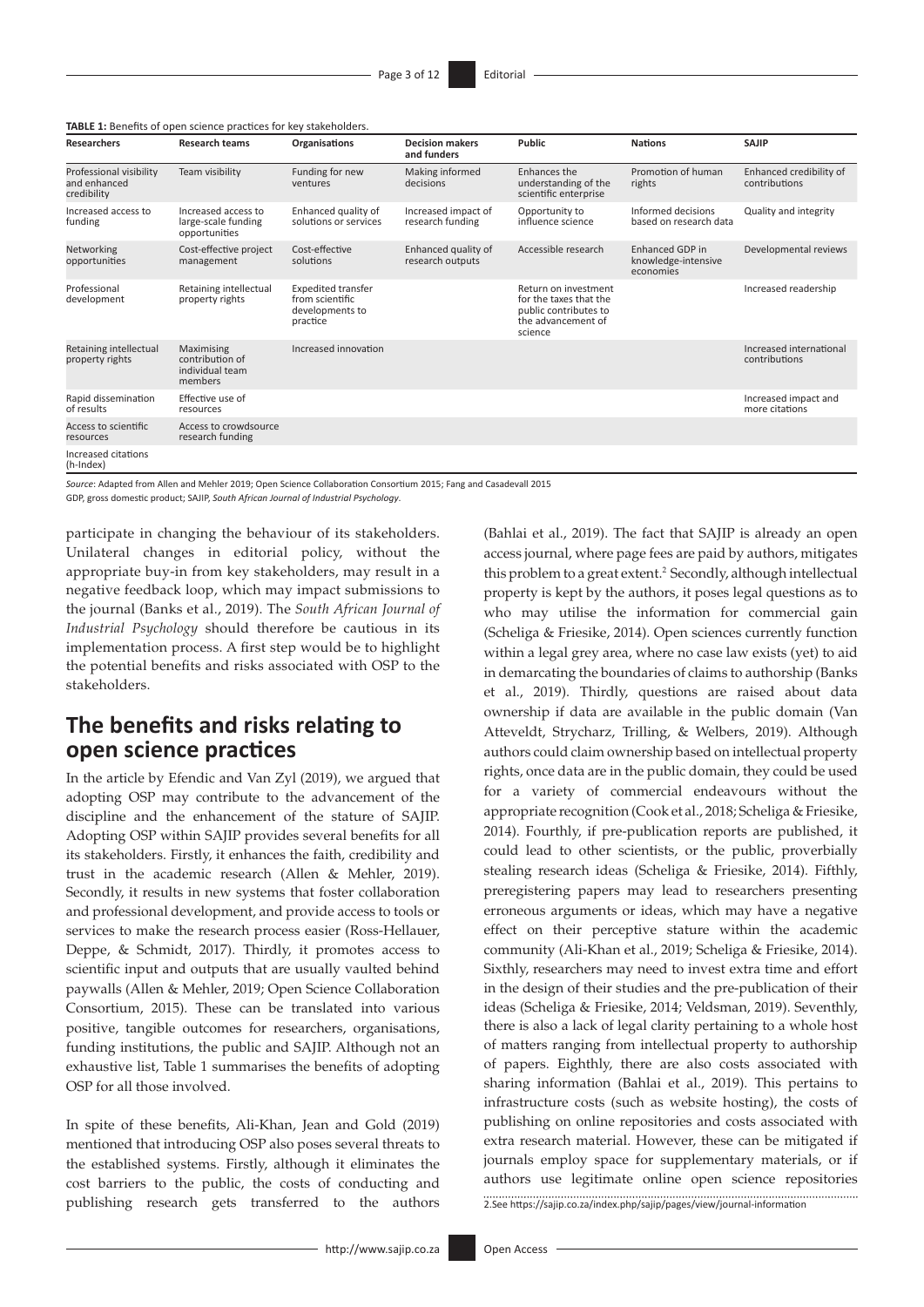(Scheliga & Friesike, 2014). Finally, authors may also be reluctant to share their data or statistical syntaxes or code, or to publish negative results, fearing criticism from other authors.

As highlighted by Hoole (2019) and clarified by Scheliga and Friesike (2014), there are also various institutional or contextual factors that may negatively impact the adoption of OSP. Most academic institutions do not have effective policies guiding, supporting or rewarding open science initiatives employed by their authors (Cook et al., 2018; Scheliga & Friesike, 2014). This implies that those who engage in these activities may be inadvertently discouraged from doing so by the institutions they work for. Furthermore, there are currently no standard formats for OSP, and therefore the impact (and the valorisation thereof) is not measurable (Cook et al., 2018). As such, attaching rewards and recognition systems to the adoption of OSP is challenging, which hampers individual efforts to become more open and transparent. Another factor hampering the process pertains to ineffective policy guidelines regarding compliance to open science initiatives (Van Atteveldt et al., 2019). Scientists have argued that although the OSP provided means to manage embargos and copyright, no safeguards or policies are in place to actively manage such issues (Banks et al., 2019). This also relates to the lack of commonly accepted standards when it comes to sharing research materials, data and syntaxes (Scheliga & Friesike, 2014).

However, whilst weighing the benefits against the potential risks, it is clear that adopting an open science strategy provides significant benefits for all stakeholders in the long run, as ever increasingly governments, journals and funding institutions are requiring such strategies (Banks et al., 2019). Furthermore, given that within the South African context none of the journals have signed up the transparency and openness promotion (TOP) agreement (Center for Open Sciences, 2019), and no academic institution has yet become part of initiatives such as Plan-S (Coalition, 2019), it provides a major opportunity for SAJIP to be a thought leader in advancing OSP in Africa. The potential international reputation gained as a result would also benefit the status of the journal. Therefore, the following strategy is proposed.

### **A practical strategy for enhancing credibility and transparency within the** *South African Journal of Industrial Psychology*

In an attempt to enhance the international stature of the journal, to facilitate an increase in the confidence and credibility in the discipline and to foster a supportive research climate within SAJIP, a number of strategic initiatives are suggested.

*Firstly*, SAJIP should actively *advocate and promote transparency and credible, open science practices.* Here, it should consider becoming a signatory of the TOP agreement (Center for Open Sciences, 2019). This will allow the journal to have access to various resources (author checklists, disclosure statements, implementation guidelines, bestpractice guidelines for sharing analyses codes, step-by-step guidelines for preregistration, etc.) that are currently available in order to empower both the journal and its contributors to promote a culture of open science (Center for Open Sciences, 2019). Furthermore, SAJIP could consider drafting a position statement pertaining to OSP, advocating the value of such a measure to enhance the quality of studies and the impact thereof on enhancing the credibility of the discipline (Banks et al., 2019). It could consider encouraging study preregistration and the registration of research protocols for further transparency. This could be done alongside the initiatives of the *South African Journal of Psychology*, in a joint effort to promote more transparent research practices within the discipline. Another suggestion from Banks et al. (2019) is that the journal could consider hosting a special edition every 3 years on matters pertaining to OSP or to evaluate current trends in open access publishing (e.g. open peer review). These special editions could also be used to 'test' OSP or advancements such as open peer review, or modular publication systems.

*Secondly*, it is suggested that SAJIP *implements the TOP guidelines*. Specifically, SAJIP should incorporate Nosek et al.'s (2016) first tier (or Level 1) suggestions for journals on the promotion of an open research culture. From this perspective, SAJIP should encourage authors to *disclose*  whether research materials are available for citation standards, data transparency, research methods transparency, study preregistration and their analysis plan preregistration for all types of research designs. It is also suggested that SAJIP implements the second tier (or Level 2) suggestions of Nosek et al. (2016) for some modules. Level 2 postulates that a *requirement* for publication in SAJIP is that researchers must share certain research materials when possible. Here, it is strongly advised that SAJIP should make it a requirement for researchers to disclose analytical methods or code transparency (i.e. syntaxes, Mplus codes or qualitative taxonomies), which authors need to adhere to when designing transparency standards for both review and publication, and that the journal should actively encourage the submission of replication studies as part of its scope. The suggested guidelines to be implemented are summarised in Table 2. These suggestions are relatively easy to implement, do not require any special intervention from the journal and do not pose a risk to the workload of researchers. It is further suggested that the effect as such has to be tracked on an annual basis.

*Thirdly*, the journal could also *implement reward and recognition systems* for those who advocate or publish papers within the open science framework. As suggested by Efendic and Van Zyl (2019), the journal could incorporate a gamified system centred on active progression towards the full adoption of OSP through rewarding authors with badges for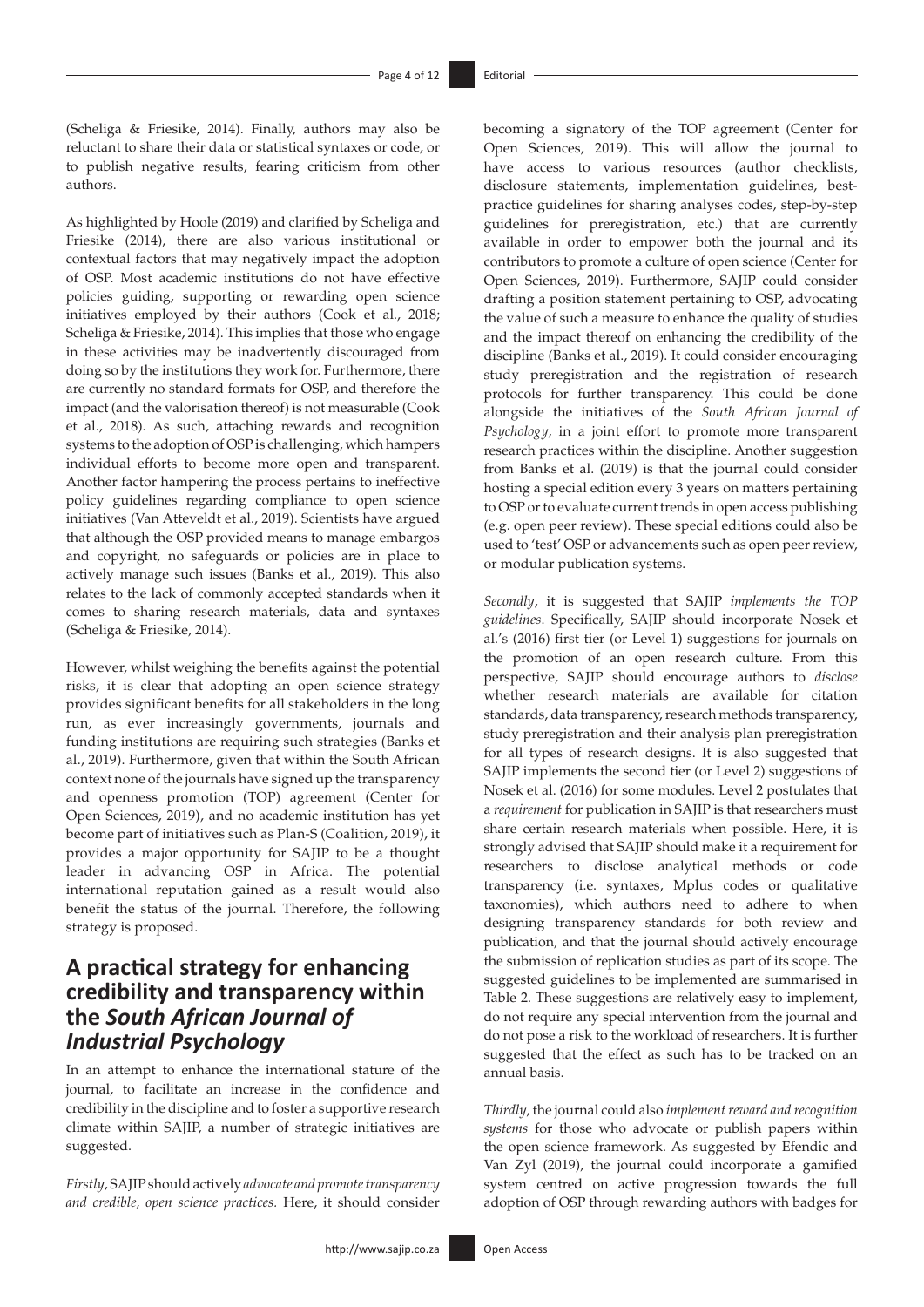employing OSP. Badges could be provided for progression along a series of ever-increasing demands for engagement in OSP. Higher levels of engagement in OSP would result in more exclusive and 'rare' badges, which would add to the perceptive 'prestige' of a given author.

*Fourthly*, SAJIP should *develop infrastructure to host supplementary materials* from open data and analytical syntaxes. If open science initiatives are adopted, a need may arise for the journal to host these supplementary materials in order to ensure that such is paired with the original publication. The *South African Journal of Industrial Psychology* does not need to host all supplementary materials (such as research reports and meta-data) but would be required to have the capacity to store basic information in a repository in order to ensure that it is effectively archived for the next generations.

*Fifthly*, SAJIP should *develop new publication guidelines and editorial policies* for reporting on quantitative, qualitative, mixed-method and basic research designs. The journal needs to align its publication policies to the latest reporting standards advocated by the Publications and Communications Task Force of the American Psychological Association for quantitative (cf*.* Appelbaum et al., 2018), quantitative, mixedmethod and meta-analytic designs (cf. Levitt et al., 2018). These guidelines set standards as to what should be included in manuscripts in order to not only standardise reporting but also enable more transparent and credible research practices. These guidelines are neatly summarised within the referred texts and can easily be implemented within SAJIP. It is further imperative to ensure that these guidelines are actively communicated to all stakeholders of SAJIP and that section

| <b>TABLE 2:</b> Promised level of transparency and openness promotion guidelines to |
|-------------------------------------------------------------------------------------|
| be implemented in the South African Journal of Industrial Psychology.               |

| Guideline                                  | Level 1: Disclosure                                                                                                 | Level 2: Requirement                                                                                        |
|--------------------------------------------|---------------------------------------------------------------------------------------------------------------------|-------------------------------------------------------------------------------------------------------------|
| Citation standards                         | Journal describes citation of<br>data in guidelines to authors<br>with clear rules and<br>examples.                 |                                                                                                             |
| Data transparency                          | Article states whether data<br>are available, and, if so,<br>where to access them.                                  |                                                                                                             |
| Analytic methods<br>(code)<br>transparency |                                                                                                                     | Codes must be posted to a<br>trusted repository.<br>Exceptions must be identified<br>at article submission. |
| Research materials<br>transparency         | Article states whether<br>materials are available, and,<br>if so, where to access them.                             |                                                                                                             |
| Design and<br>analysis<br>transparency     |                                                                                                                     | Journal requires adherence<br>to design transparency<br>standards for review and<br>publication.            |
| Study<br>preregistration                   | Article states whether<br>preregistration of study<br>exists, and, if so, where to<br>access it.                    |                                                                                                             |
| Analysis plan<br>preregistration           | Article states whether<br>preregistration of study with<br>analysis plan exists, and, if so,<br>where to access it. |                                                                                                             |
| Replication                                |                                                                                                                     | Journal encourages<br>submission of replication<br>studies and conducts results<br>blind review.            |

*Source*: Nosek et al. 2016

editors or reviewers are appropriately trained in such matters.

*Sixthly,* the *review process needs to be optimised* and the *competence of reviewers needs to be increased*. Efendic and Van Zyl (2019) argued for the experimentation of an open, collaborative peer-review process, where reviews become a collaborative dialogue between two anonymous reviewers and authors on how to enhance the submitted papers. After acceptance of a paper, both reviewers' names are published alongside the paper, and review reports could also be made available. This review process not only eliminates reviewer bias and fosters a review culture based on development, transparency and upliftment, but also provides formal recognition of reviewers' contribution to the manuscript (Dobele, 2015; Kriegeskorte, 2012). Given such, it is also imperative to not only ensure that reviewers are competent but also to ensure that only reviewers of the highest quality are permitted to review for the journal. The *South African Journal of Industrial Psychology* should position itself as a reviewer of its manuscripts is a prestigious function, which only the most competent researchers or practitioners in the field are permitted to do. Therefore, minimum standards for reviewers should be set (as suggested by Hoole, 2019). Van Zyl and Junker (2019) suggest that reviewers of academic manuscripts should either hold a PhD or an equivalent degree or show that they are progressing towards the completion of a doctoral degree. For local academic reviewers, there should be evidence that they have published at least one manuscript within SAJIP. For international reviewers, there should be evidence for at least one publication within the discipline of IOP. Similarly, those who review practiceorientated papers should at least hold a master's degree and demonstrate 'adequate' experience in the domain in which they have been requested to act as a reviewer.

The competence of reviewers could also be increased through a structured training intervention coupled with an active mentorship programme (Adamson, 2012; Houry, Green, & Callaham, 2012). Although the methodological competence of reviewers cannot directly be developed by the journal, the dialogue between reviewer, author and editor can be developed. It is suggested that reviewers should first be trained in the editorial and review guidelines of the journal. Here the focus should be placed on the level of constructiveness, the appropriate length and the quality of the reviews. Then, specific attention needs to be placed on enhancing the level of specificity, the tone of the response and the level of helpfulness of review reports. Within the formal training process, the purpose of the peer review needs to be discussed, information needs to be shared regarding the expectations of reviewers and the review process, and reviewers should be exposed to both good and bad feedback reports (Adamson, 2012; Wu, Nassau, & Drotar, 2010).

Reviewers could hereafter be paired with either a section editor or a senior member of the IOP community with similar research interests. The editor-in-chief would then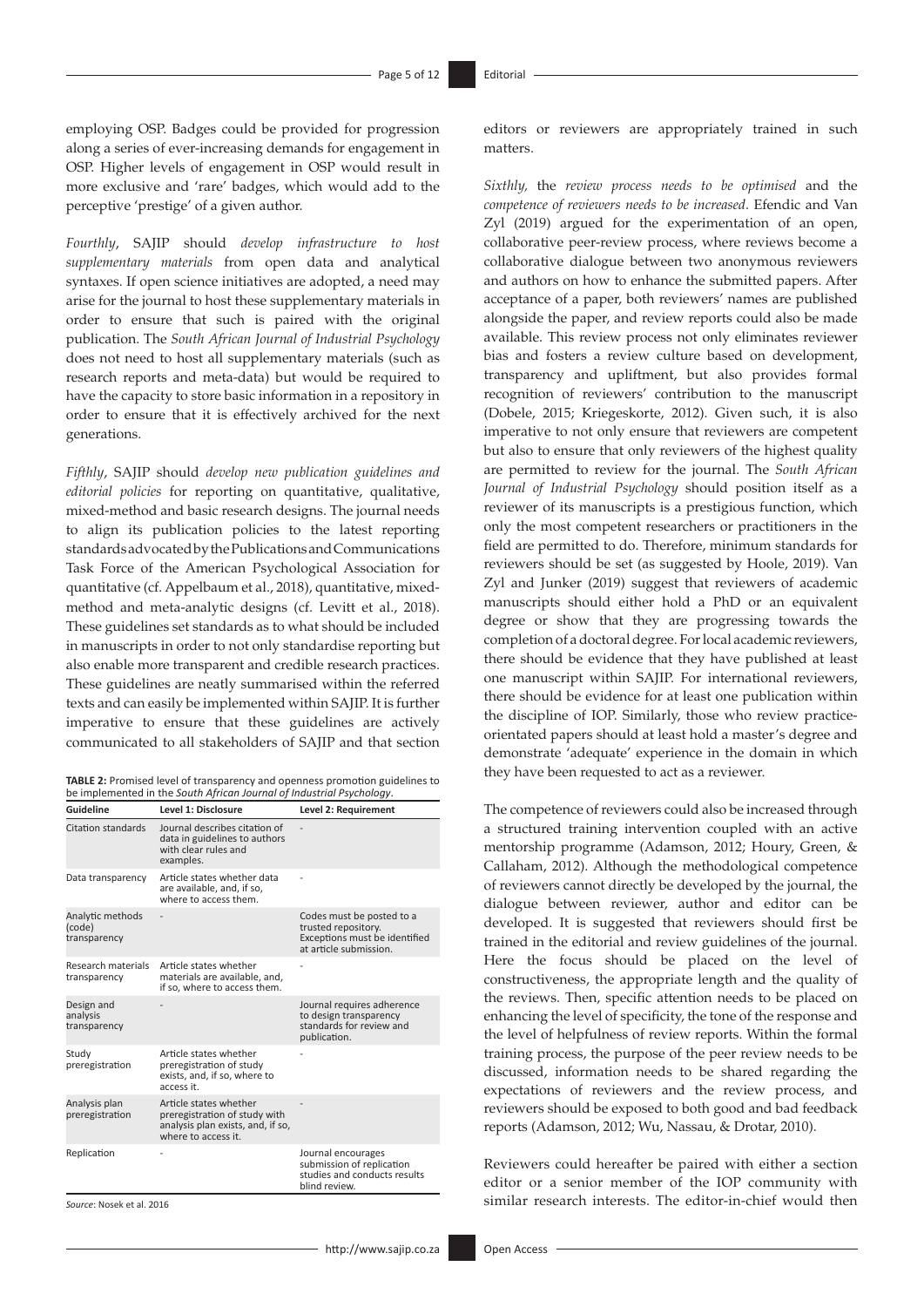assign the same article for review to both the senior member and the mentee. After the review, mentees could discuss the review reports with the senior member and get feedback from them on what went well, what could be different and provide feedback on their professional development. Such a programme has shown to significantly increase the competence of reviewers in a relatively short period of time, which subsequently enhanced the quality of their own manuscripts (Adamson, 2012; Houry et al., 2012; Wu et al., 2010).

*Seventhly*, a more structured *rewards and recognition system for reviewers or section editors* need to be introduced. Given the relatively small reviewer pool within SAJIP, it is important to ensure that the efforts of such resources are formally recognised (in more than just a brief 'acknowledgment' in the back pages of each volume). As mentioned above, reviewers' and section editors' names could be published on the articles that they contributed to (similar to the Frontiers in Psychology model). Furthermore, public statistics as to the number of articles edited and/or reviewed need to be made available. Although this information is present in the back-end of the SAJIP system, it would add significant professional value for the section editors and reviewers to make such data public. Other reviewer incentive programmes that have proven to enhance the quality of reviews and motivate reviewers have been suggested in the literature. Hauser and Fehr (2007) argued that reviewers' articles could be placed in a priority queue for publication or to implement a more timely peerreview process for them. Jan et al. (2018) further argued that 'awards' for best peer review should be issued each year as a means to enhance the reputation of a given reviewer. Furthermore, given the hefty page fees charged by AOSIS (Pty) Ltd for publication in SAJIP, it is suggested that reviewers get a significant discount if they provide quality reviews. Given that reviewers invest a significant amount of professional time in providing reviews, and that these same reviewers as authors have to pay significant page fees, it would only be fair to acknowledge their contribution through a discounting system. In contrast, Squazzoni, Bravo and Takács (2013) found that providing reviewers with monitory rewards as a means of recognition has dire consequences for the quality and reputation of the journal. This should be avoided at all costs. It is also important to note that SAJIP has already implemented other incentive schemes for reviewers, which is mentioned in Van Zyl and Junker (2019).

*Eighthly*, there is a need to develop *best-practice guidelines for quantitative, quantitative, meta-analytic and systematic literature review data processing techniques*. Although Efendic and Van Zyl (2019) mentioned that such guidelines should be developed, Cilliers (2019) and Coetzee (2019) rightfully pointed out that the argument should also include other designs. We therefore suggest that senior methodological experts within the IOP research community should be invited to write brief practice-orientated or 'tutorial' papers on how to design, analyse and report on the latest research methods. This would not only advance the discipline but also provide authors and reviewers with a means to self-develop in these domains. Based on the latest national and international methodological trends (cf. Aguinis, Cummings, Ramani, & Cummings, 2019; Coetzee, 2019), it is suggested that step-by-step guidelines on the topics covered in Table 3 should be developed in the short term. Suggestions are also made regarding the most appropriate members of the IOP community who could possibly draft such guidelines.

*Ninthly*, SAJIP should *provide training in open science methods and tools*. The journal could provide online MOOCs, Podcasts, guidelines or yearly workshops at the conferences hosted by professional societies to aid researchers and students to effectively employ OSP. This could result in more early adopters and solicit further support for its initiatives.

*Tenthly*, there is a need to *increase the international appeal* of SAJIP. Another factor Hernandez-Bark (2019) and Bussin (2019) pointed out is that SAJIP needs to enhance its international stature to solicit more contributions from top global scholars. Although implementing some of the aforementioned suggestions could lead to more international exposure of the journal, the fact that SAJIP is not listed in the main Thomas Reuter Web-of-Science (WoS) index actively reduces its international appeal. The factors associated with such a scenario were discussed by Van Zyl and Junker (2019). In spite of this, there are a number of initiatives that the journal could employ to gain more exposure and benefit from internationalisation. The journal could consider redefining its focus and scope in order to appeal to a larger audience. The editorial board needs to consider the niche area in which SAJIP wants to position itself for the next decade and refine the scope in such a way to actively reflect such an intention (Veldsman, 2019). The current focus and scope of the journal is too broad, and it does not actively cover many of the publications within SAJIP over the last decade (Van Zyl & Junker, 2019). The new focus and scope should be not only wide enough to capture all of the current and future IOPrelated research domains but also specific enough to carve

| TABLE 3: Suggestions for step-by-step guidelines and possible authors. |  |  |  |
|------------------------------------------------------------------------|--|--|--|
|------------------------------------------------------------------------|--|--|--|

| Research design | <b>Topic</b>                                     |
|-----------------|--------------------------------------------------|
| Quantitative    | Alternatives to null hypothesis testing          |
| Quantitative    | Bayesian analysis                                |
| Quantitative    | Exploratory structural equation<br>modelling     |
| Quantitative    | Measurement invariance                           |
| Quantitative    | Bi-factor analysis or latent growth<br>modelling |
| Quantitative    | Latent profile or class analysis                 |
| Qualitative     | Interpretative phenomenological<br>analysis      |
| Qualitative     | The Mmogo visual projective method               |
| Qualitative     | Appreciative inquiry                             |
| Qualitative     | Meta-analyses                                    |
| Qualitative     | Hermeneutic phenomenological<br>analysis         |
| Qualitative     | Ethnography                                      |
| Qualitative     | SOAR                                             |
|                 |                                                  |

SOAR, strengths, opportunities, aspirations and results.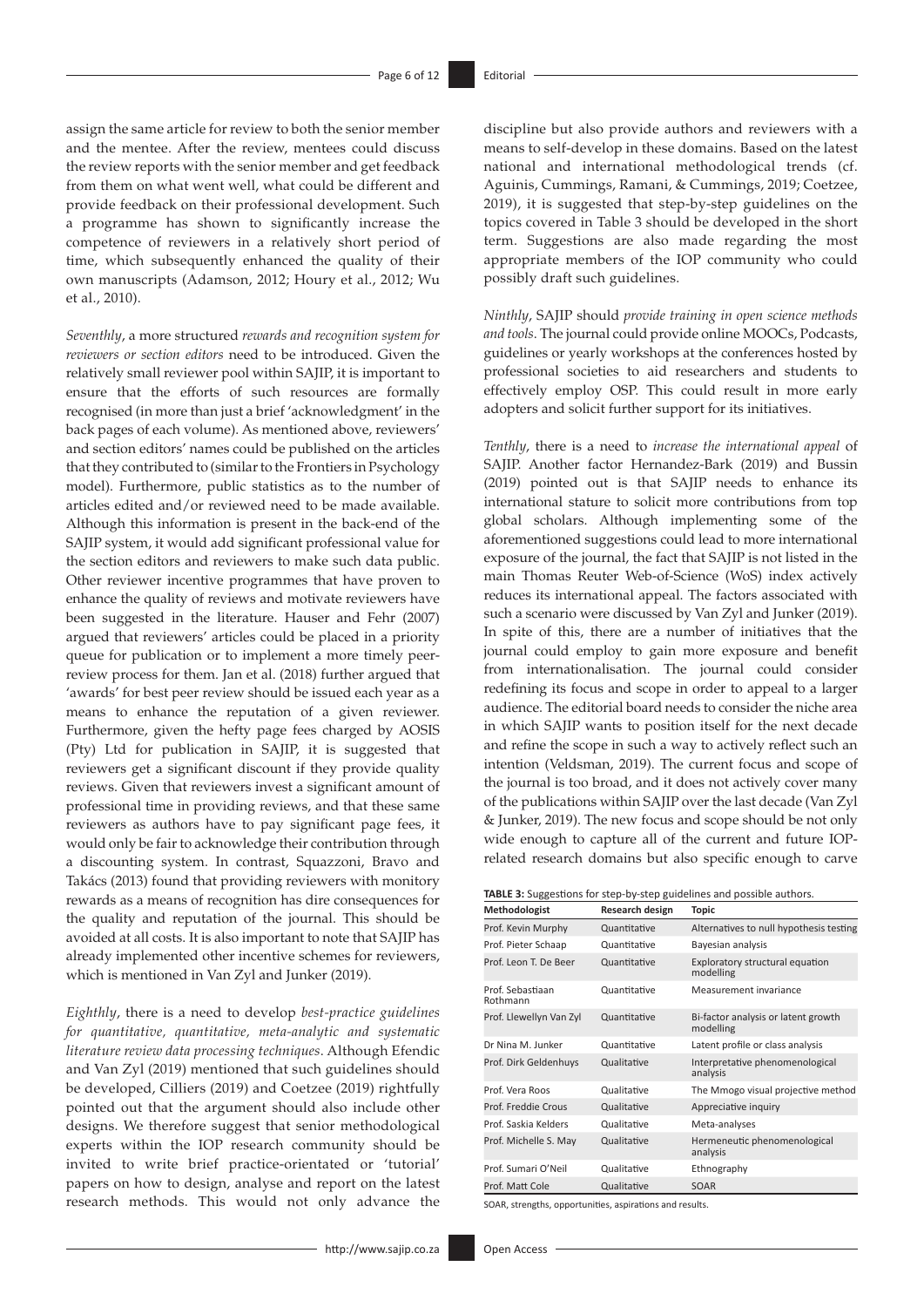out its position within the publication market. The *South African Journal of Industrial Psychology* should aim to move its focus and scope away from just the South African context in order to enhance its international appeal (Van Zyl & Junker, 2019). Furthermore, the journal should also consider adopting a subscript or a slogan based on the newly defined niche area, which clearly demarcates its position.

Another suggestion would be to partner with international journals such as the *European Journal of Work and Organisational Psychology* (hosted by the European Association of Work and Organizational Psychology) and *Industrial and Organizational Psychology: Perspectives on Science and Practice* (hosted by the Society for Industrial and Organizational Psychology) (Hernandez-Bark, 2019) in order to stimulate crosspollination. This would increase the exposure of the journal within these markets and provide an extra layer of perceptive professional credibility. In effect, members of the editorial boards of both these journals could be invited to serve on SAJIP and vice versa. Furthermore, the editors of these journals could nominate members to host special editions on pertinent topics in IOP within SAJIP. It is suggested that the incoming editorial board actively investigates this option and discusses the possibilities for collaboration.

Other initiatives could include conscious marketing initiatives at international conferences, creating SAJIP's own social media profiles, inviting prominent international scholars to its editorial board, hosting special editions on current hot topics within the discipline, publishing critique papers that challenge convention, ensuring that editorial board members place their involvement in their email signatures, publishing papers in international journals with SAJIP as an affiliation and the like. Many other initiatives are possible but will require a communication and marketing strategy to ensure that initiatives are aligned with the vision of the journal.

*Finally*, like other high-impact IOP journals, SAJIP should consider experimenting with a modular-based publication system (Hartgerink, 2019; Hartgerink & Van Zelst, 2018; Van Dijk & Van Zelst, 2019). This system advocates the publication of a series of sequential pieces of research outputs (or 'modules') that systematically advances the current knowledge base (Van Dijk & Van Zelst, 2019). These modules could represent the cyclical components of the traditional research cycle (e.g. the literature review and hypotheses or the methods and results section), or take the form of the publication of a research protocol, followed by draft reports and then the final manuscript (Van Dijk & Van Zelst, 2019). Here, open peer review is encouraged, where virtually anyone within the IOP community could potentially provide feedback on different modules in order to sequentially enhance the eventual quality of a manuscript (Hartgerink, 2019). This piecemeal approach to the publication process reduces the eventual review and publication time and significantly enhances the quality of the final product (Aguinis et al., 2019; Byington & Felps, 2017). Such a publication system addresses the concerns raised by Bussin

(2019) and Hoole (2019) in their respective commentaries. Furthermore, it addresses the need for rapid responses to current challenges as raised by Veldsman (2019).

### **Conclusion**

For nearly half a century, SAJIP has been a custodian for the advancement of the IOP discipline within South Africa. Through times of great uncertainty, where knowledge was vaulted behind international embargos, SAJIP managed to create a climate that not only valued but also celebrated scientific advancement. The *South African Journal of Industrial Psychology* has empowered researchers to share ideas, created a platform for the creation of communities of practice and enhanced science through its commitment to rigorous and relevant research practices. In spite of numerous changes and various challenges, these fundamental values have always been central to the editorial ethos of SAJIP. These values should be fostered and cherished, in whichever direction the journal decides to progress.

In conclusion, I would like to reiterate and extend the original set of core operational and survival guidelines established by the founding editor of SAJIP, Prof. Naas Raubenheimer (1994), as a reminder to those who come after us. That SAJIP should always:

- 1. be hosted by a university to ensure consistency, congruence and longevity
- 2. maintain an ethos of action and efficiently
- 3. embody a non-ideological stance in the discipline
- 4. be a totally independent and neutral entity and finally
- 5. act as a custodian for the advancement of credibility, transparency and scientific integrity.

### **Postscriptum**

Throughout my tenure on the editorial board, I have been privileged to witness how SAJIP has grown and developed under the visionary leadership of both Prof. Melinde Coetzee and Prof. Gert Roodt. Both have contributed significantly to not only the journal but also to my professional development as a scholar – a matter for which I will always be truly grateful. Throughout the past 6 years in my editorial role, I have seen the amount of hard work and dedication, which Prof. Coetzee invested in the management of the journal. Her initiatives have led to significant increases in the journal's scientific stature, which has resulted in its inclusion into the Scopus, the Web of Science's Emerging Sources Citation and the IBSS indexers. Although this may sound like Greek to most of the readers, these inclusions mean that SAJIP has complied to the highest of internationally recognised quality standards – a level of recognition most journals do not achieve.

As I step down as associate editor of SAJIP, I would like to extend my heartfelt appreciation to the editorial team for their contribution to the advancement of our discipline, to the authors who supported our initiatives, to Trudie Retief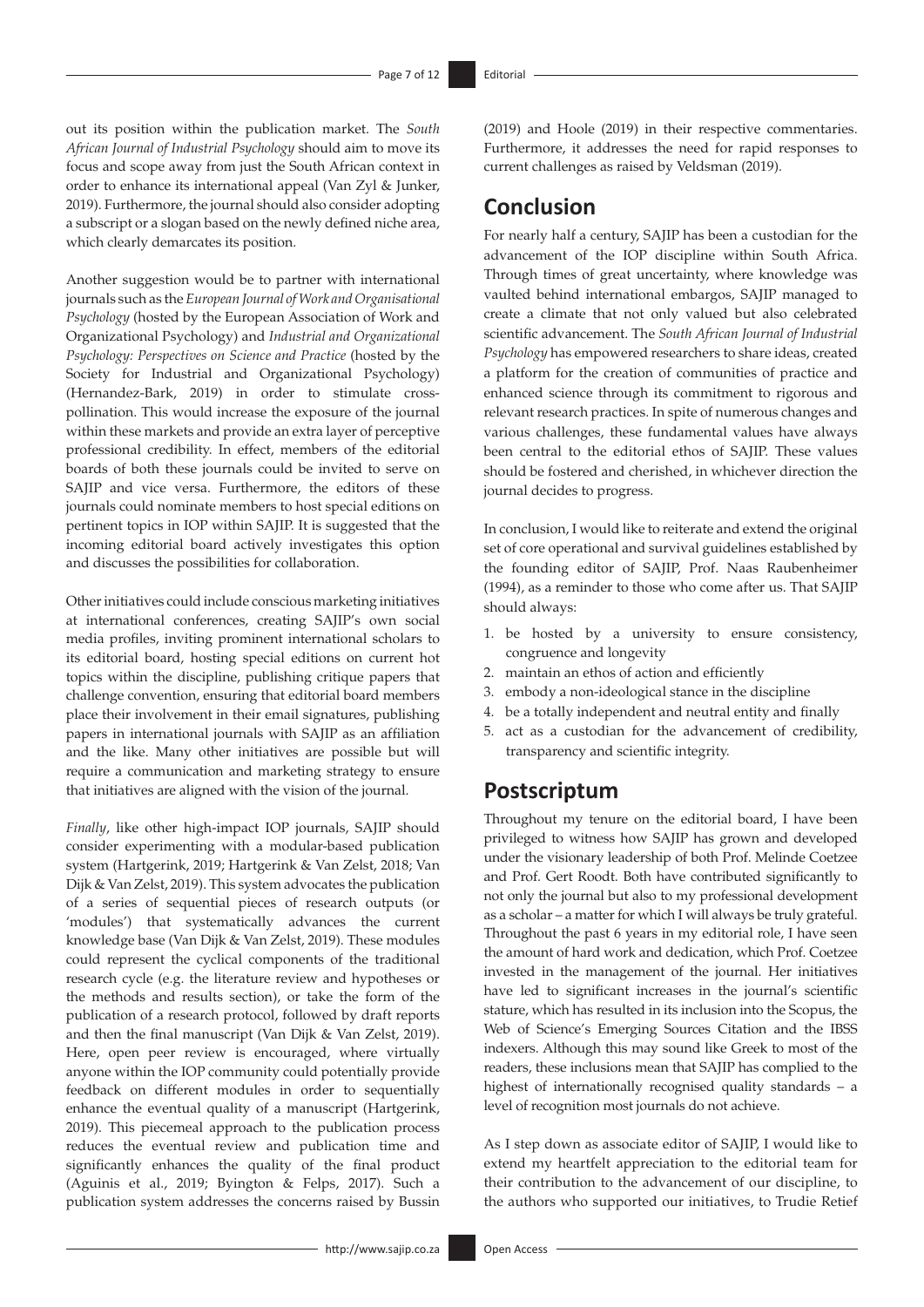from AOSIS (Pty) Ltd for her efforts in supporting the journal (and for being instrumental in the evaluation process the various indexers are subjected SAJIP to), to our reviewers who always invested their precious time and expertise into each submitted article and to Prof. Coetzee for her friendship, guidance and continued support in all my initiatives and ideas. I would also like to show my appreciation to Prof. Gert Roodt for nominating me for this role and for all the opportunities that he has created for me during the past decade. His mentorship, support, guidance and commitment to the advancement of the IOP discipline continue to inspire me. For me and many others, he will always be a role model. Furthermore, to my ex-promoter, my mentor and my friend, Prof. Sebastiaan Rothmann, I am thankful for shaping me into the academic that I am today, and for his continued drive to advance the methodological expertise of those within our discipline. Finally, I thank Prof. Leon De beer for his continued guidance, mentorship and philosophical insights for advancing the discipline and the well-being of academics. I further wish the incoming editorial board well on the next stretch of the journal's journey and believe that it would continue to grow as a custodian of excellence.

### **Acknowledgements**

I would like to extend a word of deep appreciation to Professors Mark Bussin, Frans Cilliers, Melinde Coetzee, Freddie Crous, Crystal Hoole, David Maree, Kevin Murphy, Theo Veldsman and Doctors Nina M. Junker, Alina Hernandez-Bark and Emir Efendic for their insightful commentaries, critiques and compliments on our original paper. Through their gracious investment in this project, we were able to stimulate debate around the importance of enhancing the credibility of our discipline and to draw up the suggested strategy for SAJIP. Their commitment to the advancement of our discipline is greatly appreciated and deeply cherished. Thank you for your personal investment in this project, and for sharing your wisdom with us, to shape the future direction of the Journal.

#### **Competing interests**

The author declares that he has no financial or personal relationships that may have inappropriately influenced him in writing this article.

#### **Author's contributions**

L.E.v.Z. is the sole author of this research article.

#### **Ethical considerations**

This article followed all ethical standards for a research without direct contact with human or animal subjects.

#### **Funding information**

The page fees for this manuscript, and all those in this special issue, was graciously sponsored by the Department of Industrial Psychology and People Management at the University of Johannesburg. The author conveys his heartfelt appreciation to Prof. Freddie Crous and the University of South Africa for their unconditional support and investment in this initiative.

### **Data availability statement**

Data sharing is not applicable to this article as no new data were created or analysed in this study.

#### **Disclaimer**

The views and opinions expressed in this article are those of the author and do not necessarily reflect the official policy or position of any affiliated agency of the author.

### **References**

- Adamson, J. (2012). Mentoring academic journal reviewers: Brokering reviewing knowledge. *Innovations in Education and Teaching International, 49*(2), 223–232. <https://doi.org/10.1080/14703297.2012.677593>
- Aguinis, H., Cummings, C., Ramani, R.S., & Cummings, T. (2019). 'An A is an A:' The new bottom line for valuing academic research. *Academy of Management Perspectives*.<https://doi.org/10.5465/amp.2017.0193>
- Aguinis, H., & Solarino, A.M. (2019). Transparency and replicability in qualitative research: The case of interviews with elite informants. *Strategic Management Journal, 40*(1), 1291–1315. <https://doi.org/10.1002/smj.3015>
- Ali-Khan, S.E., Jean, A., & Gold, E.R. (2019). Identifying the challenges in implementing open science. *MNI Open Research, 43*(2), 197–200. [https://doi.org/10.12688/](https://doi.org/10.12688/mniopenres.12805.1) [mniopenres.12805.1](https://doi.org/10.12688/mniopenres.12805.1)
- Allen, C., & Mehler, D.M. (2019). Open Science challenges, benefits and tips in early career and beyond. *PLoS Biology, 17*(5), e3000246. [https://doi.org/10.1371/](https://doi.org/10.1371/journal.pbio.3000246) [journal.pbio.3000246](https://doi.org/10.1371/journal.pbio.3000246)
- Appelbaum, M., Cooper, H., Kline, R.B., Mayo-Wilson, E., Nezu, A.M., & Rao, S.M. (2018). Journal article reporting standards for quantitative research in psychology: The APA Publications and Communications Board Task Force report. *American Psychologist, 73*(1), 3.<https://doi.org/10.1037/amp0000191>
- Bahlai, C.A., Bartlett, L.J., Burgio, K.R., Fournier, A.M., Keiser, C.N., Poisot, T., & Whitney, K.S. (2019). Open science isn't always open to all scientists: Current efforts to make research more accessible and transparent can reinforce inequality within STEM professions. *American Scientist, 107*(2), 78–83. [https://doi.](https://doi.org/10.1511/2019.107.2.78) [org/10.1511/2019.107.2.78](https://doi.org/10.1511/2019.107.2.78)
- Bakker, M., Van Dijk, A., & Wicherts, J.M. (2012). The rules of the game called psychological science. *Perspectives on Psychological Science, 7*(6), 543–554. <https://doi.org/10.1177/1745691612459060>
- Banks, G.C., Field, J.G., Oswald, F.L., O'Boyle, E.H., Landis, R.S., Rupp, D.E., & Rogelberg, S.G. (2019). Answers to 18 questions about open science practices. *Journal of Business and Psychology, 34*(3), 257–270. [https://doi.org/10.1007/](https://doi.org/10.1007/s10869-018-9547-8) [s10869-018-9547-8](https://doi.org/10.1007/s10869-018-9547-8)
- Banks, G.C., & O'Boyle, E.H., Jr. (2013). Why we need industrial-organizational psychology to fix industrial-organizational psychology. *Industrial and Organizational Psychology: Perspectives on Science and Practice, 6*(3), 284–287. <https://doi.org/10.1111/iops.12050>
- Banks, G.C., O'Boyle, E.H., Jr., Pollack, J.M., White, C.D., Batchelor, J.H., Whelpley, C.E., … Adkins, C.L. (2016a). Questions about questionable research practices in the field of management: A guest commentary. *Journal of Management, 42*(1), 5–20. <https://doi.org/10.1177/0149206315619011>
- Banks, G.C., Rogelberg, S.G., Woznyj, H.M., Landis, R.S., & Rupp, D.E. (2016b). Editorial: Evidence on questionable research practices: The good, the bad, and the ugl *Journal of Business and Psychology, 31*(3), 323–338. [https://doi.org/10.1007/](https://doi.org/10.1007/s10869-016-9456-7) [s10869-016-9456-7](https://doi.org/10.1007/s10869-016-9456-7)
- Bedeian, A.G., Taylor, S.G., & Miller, A.N. (2010). Management science on the credibility bubble: Cardinal sins and various misdemeanors. *Academy of Management Learning & Education, 9*(4), 715–725. <https://doi.org/10.5465/amle.9.4.zqr715>
- Bosco, F.A., Aguinis, H., Field, J.G., Pierce, C.A., & Dalton, D.R. (2016). HARKing's threat to organizational research: Evidence from primary and meta-analytic sources. *Personnel Psychology, 69*(3), 709–750.<https://doi.org/10.1111/peps.12111>
- Bussin, M. (2019). A reply from a 'pracademic': It is not all mischief and there is scope to educate budding authors. *SA Journal of Industrial Psychology, 45*(0), a1726.
- Byington, E.K., & Felps, W. (2017). Solutions to the credibility crisis in management science. *Academy of Management Learning & Education, 16*(1), 142–162. [https://](https://doi.org/10.5465/amle.2015.0035) [doi.org/10.5465/amle.2015.0035](https://doi.org/10.5465/amle.2015.0035)
- Camerer, C.F., Dreber, A., Holzmeister, F., Ho, T.H., Huber, J., Johannesson, M., … Altmejd, A. (2018). Evaluating the replicability of social science experiments in nature and science between 2010 and 2015. *Nature Human Behaviour, 2*(9), 637. <https://doi.org/10.1038/s41562-018-0399-z>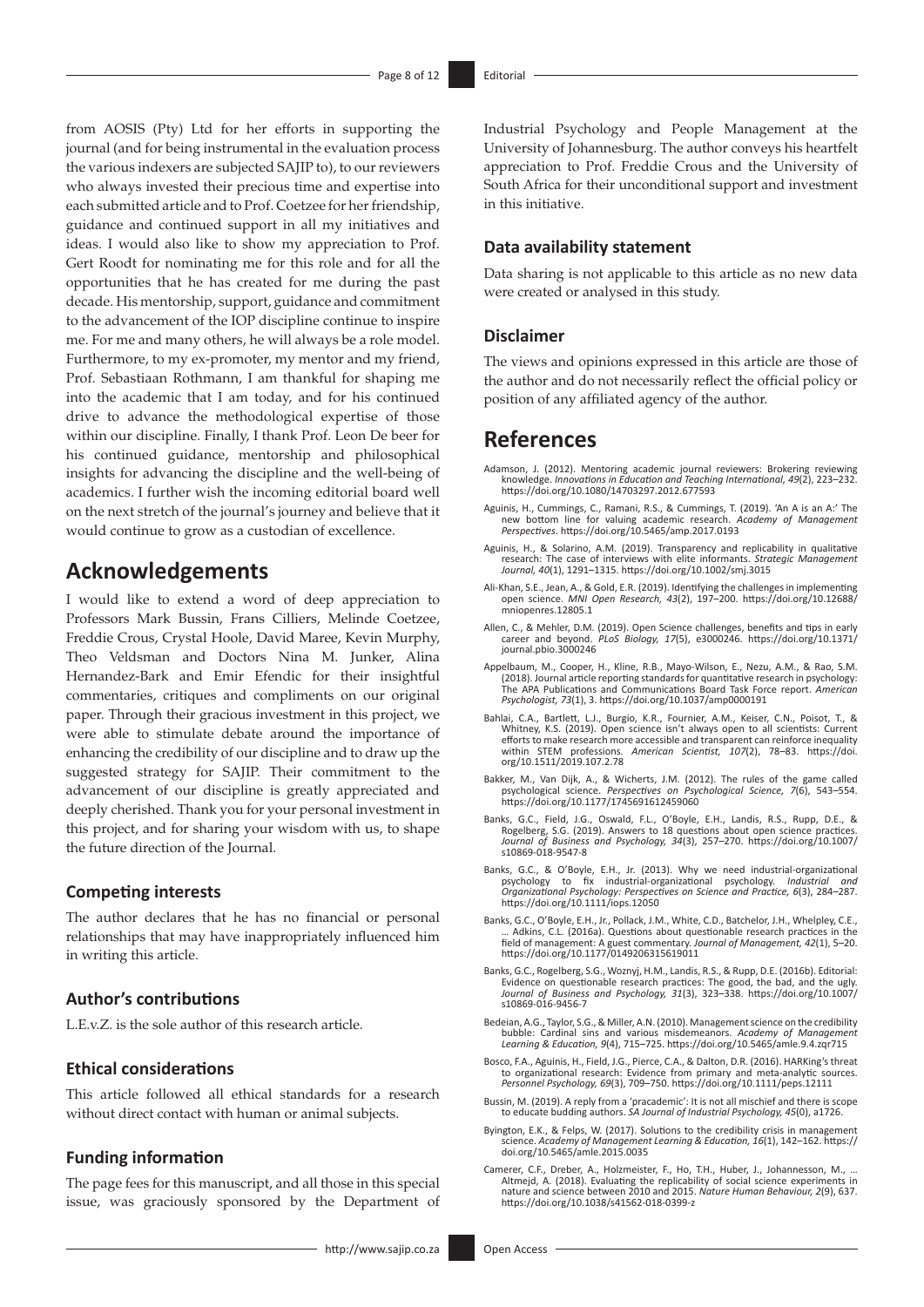- Center for Open Sciences. (2019). *Implementing the TOP guidelines*. Retrieved from [https://cos.io/top/.](https://cos.io/top/)
- Cilliers, F. (2019). On the future of SAJIP. *SA Journal of Industrial Psychology, 45*(0), a1732.
- Coalition, S. (2019). Making full and immediate open access a reality. Retrieved from <https://www.coalition-s.org/>.
- Coetzee, M. (2019). SA Journal of Industrial Psychology: Annual editorial overview 2019. *SA Journal of Industrial Psychology, 45*(1), a1741. [https://doi.org/10.4102/](https://doi.org/10.4102/sajip.v45i0.1741) [sajip.v45i0.1741](https://doi.org/10.4102/sajip.v45i0.1741)
- Cook, B.G., Lloyd, J.W., Mellor, D., Nosek, B.A., & Therrien, W.J. (2018). Promoting open science to increase the trustworthiness of evidence in special education. *Exceptional Children, 85*(1), 104–118. [https://doi.org/10.1177/](https://doi.org/10.1177/0014402918793138) [0014402918793138](https://doi.org/10.1177/0014402918793138)
- Crous, F. (2019). Indeterminateness in industrial and organisation psychological research: A root metaphor analysis. *SA Journal of Industrial Psychology, 45*(0), a1756.
- Dobele, A.R. (2015). Assessing the quality of feedback in the peer-review process. *Higher Education Research & Development, 34*(5), 853–868. [https://doi.org/10.1](https://doi.org/10.1080/07294360.2015.1011086) [080/07294360.2015.1011086](https://doi.org/10.1080/07294360.2015.1011086)
- Efendic, E., & Van Zyl, L.E. (2019). On reproducibility and replicability: Arguing for open science practices and methodological improvements at the South African Journal of Industrial Psychology. *SA Journal of Industrial Psychology/ SA Tydskrif vir Bedryfsielkunde, 45*(0), a1607. [https://doi.org/10.4102/sajip.](https://doi.org/10.4102/sajip.v45i0.1607)  $V4510.1607$
- Fang, F.C., & Casadevall, A. (2015). Competitive science: Is competition ruining science? *Infection and Immunity, 83*(4), 1229–1233. [https://doi.org/10.1128/](https://doi.org/10.1128/IAI.02939-14) [IAI.02939-14](https://doi.org/10.1128/IAI.02939-14)
- Frankenhuis, W.E., & Nettle, D. (2018). Open science is liberating and can foster creativity. *Perspectives on Psychological Science, 13*(4), 439–447. [https://doi.](https://doi.org/10.1177/1745691618767878) [org/10.1177/1745691618767878](https://doi.org/10.1177/1745691618767878)
- Hartgerink, C. (2019). Verified, shared, modular, and provenance based research communication with the Dat protocol. *Publications, 7*(2), 40. [https://doi.](https://doi.org/10.3390/publications7020040) [org/10.3390/publications7020040](https://doi.org/10.3390/publications7020040)
- Hartgerink, C., & Van Zelst, M. (2018). 'As-you-go' instead of 'after-the-fact': A network approach to scholarly communication and evaluation. *Publications, 6*(2), 21.<https://doi.org/10.3390/publications6020021>
- Hauser, M., & Fehr, E. (2007). An incentive solution to the peer review problem. *PLoS Biology, 5*(4), e107. <https://doi.org/10.1371/journal.pbio.0050107>
- Hernandez-Bark, A.S. (2019). The replicability crisis as chance for psychological research and SAJIP. *SA Journal of Industrial Psychology, 45*(0), a1724.
- Hoole, C. (2019). Avoiding the elephant in the room: The real reasons behind our research crisis. *SA Journal of Industrial Psychology, 45*(0), a1723.
- Houry, D., Green, S., & Callaham, M. (2012). Does mentoring new peer reviewers improve review quality? A randomized trial. *BMC Medical Education, 12*(1), 83. <https://doi.org/10.1186/1472-6920-12-83>
- Jan, Z., Third, A., Ibanez, L.D., Bachler, M., Simperl, E., & Domingue, J. (2018, April). Sciencemiles: Digital currency for researchers. *Companion Proceedings of the Web Conference 2018* (pp. 1183–1186). International World Wide Web Conferences Steering Committee. Geneva: IW3C Publishing.
- Kriegeskorte, N. (2012). Open evaluation: A vision for entirely transparent postpublication peer review and rating for science. *Frontiers in Computational Neuroscience, 6*, 79. <https://doi.org/10.3389/fncom.2012.00079>
- Lenoir, T. (1997). *Instituting science: The cultural production of scientific disciplines*. Stanford, CA: Stanford University Press.
- Levitt, H.M., Bamberg, M., Creswell, J.W., Frost, D.M., Josselson, R., & Suárez-Orozco,<br>C. (2018). Journal article reporting standards for qualitative primary, qualitative<br>meta-analytic, and mixed methods research in psych and Communications Board Task Force report. *American Psychologist, 73*(1), 26–46.<https://doi.org/10.1037/amp0000151>
- Maree, D.J.F. (2019). Burning the straw man: What exactly is psychological science? *SA Journal of Industrial Psychology, 45*(0), a1731.
- Murphy, K.R. (2019). Reducing our dependence on null hypothesis testing: A key to<br>enhance the reproducibility and credibility of our science. SA Journal of Industrial<br>Psychology, 45(0), a1717. https://doi.org/10.4102/sajip
- Nosek, B.A., Alter, G., Banks, G.C., Borsboom, D., Bowman, S.D., Breckler, S.J., … DeHaven, A.C. (2016, October 5). Transparency and Openness Promotion (TOP) Guidelines.<https://doi.org/10.1126/science.aab2374>
- Open Science Collaboration (2015). Estimating the reproducibility of psychological science. *Science, 349*(6251), aac4716.<https://doi.org/10.1126/science.aac4716>
- Raubenheimer, I. (1994). Die tydskrif vir bedryfsielkunde 20 jaar in bedryf. *SA Journal of Industrial Psychology, 20*(3), 22–24. [https://doi.org/10.4102/sajip.](https://doi.org/10.4102/sajip.v20i3.579) [v20i3.579](https://doi.org/10.4102/sajip.v20i3.579)
- Ross-Hellauer, T., Deppe, A., & Schmidt, B. (2017). Survey on open peer review: Attitudes and experience amongst editors, authors and reviewers. *PLoS One, 12*(12), e0189311. <https://doi.org/10.1371/journal.pone.0189311>
- Scheliga, K., & Friesike, S. (2014). Putting open science into practice: A social dilemma? *First Monday, 19*(9), 7–20.<https://doi.org/10.5210/fm.v19i9.5381>
- Squazzoni, F., Bravo, G., & Takács, K. (2013). Does incentive provision increase the quality of peer review? An experimental study. *Research Policy, 42*(1), 287–294. <https://doi.org/10.1016/j.respol.2012.04.014>
- Van Atteveldt, W., Strycharz, J., Trilling, D., & Welbers, K. (2019). Toward open computational communication science: A practical road map for reusable data and code. *International Journal of Communication*, *13*. [https://doi.org/10.31235/](https://doi.org/10.31235/osf.io/4dhfk) [osf.io/4dhfk](https://doi.org/10.31235/osf.io/4dhfk)
- Van Dijk, H., & van Zelst, M. (2019, January 31). Comfortably numb? Work and organizational psychology researchers' satisfaction with the publication system and a proposal for radical change. <https://doi.org/10.31234/osf.io/bxuj7>
- Van Zyl, L.E., Efendic, E., Rothmann, S., & Shankland, R. (2019). Best-practice guidelines for positive psychological intervention research design. *Positive psychological intervention design and protocols for multi-cultural contexts* (pp. 1–32). Cham: **Springer.**
- Van Zyl, L.E., & Junker, M. (2019). Debating the Scientific Credibility of Industrial and<br>Organisational Psychology/SA<br>Tydskrif vir Bedryfsielkunde, 45(0), a1766.
- Veldsman, T. (2019). Examining the strings on out violins whilst Rome is burning: A rebuttal. *SA Journal of Industrial Psychology, 45*(0), a1725.
- Wu, Y.P., Nassau, J.H., & Drotar, D. (2010). Mentoring reviewers: The Journal of Pediatric Psychology, 36(3), 258–264.<br>[https://doi.org/10.1093/jpepsy/jsq073](https://doi.org/10.1093/jpepsy/jsq073￼)<br>https://doi.org/10.1093/jpepsy/jsq073

Appendix starts on the next page  $\rightarrow$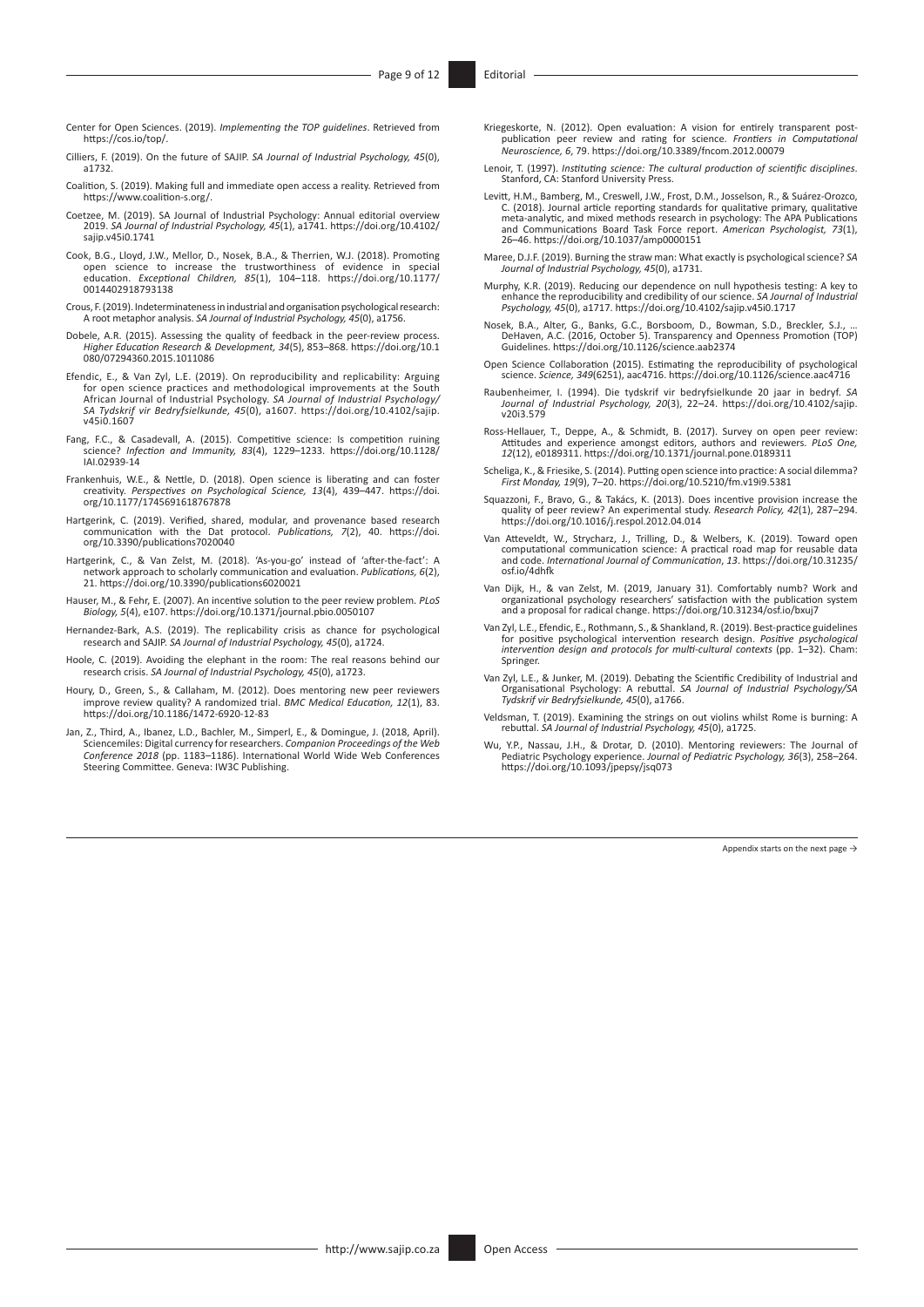## **Appendix 1**

**APPENDIX 1:** General overview of commentators, main points of argument and additional suggestions to improve credibility.

|              | No. Author               | Title of paper<br>(article number)                                                                                           | <b>APPENDIX 1:</b> General overview of commentators, main points of argument and additional suggestions to improve credibility.<br>Main points of argument                                                                                                                                                                                                                                                                                                                                                                                                                                                                                                                                                                                                                                                      | <b>Additional suggestions for SAJIP</b>                                                                                                                                                                                                                                                                                                                                                                                                                                                                                                                                                                                                                                                                                                                                                                                   | Support for<br>implementation of<br><b>Efendic and Van Zyl</b><br>(2019) |
|--------------|--------------------------|------------------------------------------------------------------------------------------------------------------------------|-----------------------------------------------------------------------------------------------------------------------------------------------------------------------------------------------------------------------------------------------------------------------------------------------------------------------------------------------------------------------------------------------------------------------------------------------------------------------------------------------------------------------------------------------------------------------------------------------------------------------------------------------------------------------------------------------------------------------------------------------------------------------------------------------------------------|---------------------------------------------------------------------------------------------------------------------------------------------------------------------------------------------------------------------------------------------------------------------------------------------------------------------------------------------------------------------------------------------------------------------------------------------------------------------------------------------------------------------------------------------------------------------------------------------------------------------------------------------------------------------------------------------------------------------------------------------------------------------------------------------------------------------------|--------------------------------------------------------------------------|
| $\mathbf{1}$ | <b>Bussin (2019)</b>     | A reply from a<br>'pracademic': It is not<br>all mischief and there is<br>scope to educate<br>budding authors.<br>(a1726)    | • Journal/organisational politics negatively impacts<br>publication process.<br>• (In)competence of researchers remains a<br>challenge.<br>• No clear guidelines on requirements as to what<br>constitutes a 'good paper' or how to get it<br>published.<br>• SAJIP lacks international contributors.<br>• Reviewer bias is an issue.<br>• Review process is deconstructive and<br>demotivating.                                                                                                                                                                                                                                                                                                                                                                                                                | • Podcast explaining publication guidelines<br>and best practices.<br>• Detailed checklists for manuscripts.<br>• Creation of a 'developmental' subsection<br>within SAJIP to provide opportunities for<br>practitioners and junior researchers.<br>• SAJIP to host workshops on preparing<br>manuscripts.<br>• Reviewers to be trained in reviewing<br>process and editorial guidelines.<br>• Structured guidelines for reviewers on<br>manuscript evaluations.<br>• Enhance transparency in the review<br>process.<br>• Publish reviewer names on articles.<br>• Reviewers to adopt a developmental<br>approach to reviews.                                                                                                                                                                                             | Yes                                                                      |
| 2            | <b>Cilliers (2019)</b>   | On the future of SAJIP.<br>(a1732)                                                                                           | • Competence development of researchers is key to<br>the advancement of the science.<br>• Overemphasis on quantitative papers (statistical<br>analyses), which provides less opportunities for<br>fundamental research questions.<br>• SAJIP seems to value quantitative- more than<br>qualitative/mixed method designs. The latter is<br>seen as inferior.                                                                                                                                                                                                                                                                                                                                                                                                                                                     | • Encourage a balance between different<br>methodological designs.<br>• Host special editions on the development<br>of new methods in quantitative, qualitative<br>and mixed-method designs.<br>• SAJIP should be unbiased.                                                                                                                                                                                                                                                                                                                                                                                                                                                                                                                                                                                               | Yes                                                                      |
| 3            | Coetzee (2019)           | SA Journal of Industrial<br>Psychology: Annual<br>editorial overview<br>2019.<br>(a1741)                                     | • Rejections from SAJIP mostly relates to a lack in<br>methodological rigour, lack in theoretical<br>contextualisation and misalignment to the scope<br>of the journal.<br>• Statistical methods and analytics should not drive<br>the research process to the extent where the<br>methods become the contribution.<br>• The research question should be central, and the<br>analytical methods employed to support such.<br>• Researchers need to become competent in the<br>ever-increasing complexities of statistical methods<br>in order to understand how these could be used.                                                                                                                                                                                                                            | • Ensure a balance between different<br>methodological designs.<br>• Appreciate the contribution of specific<br>methodologies in the knowledge<br>generation process.<br>• Manuscripts need to clearly define,<br>conceptualise and contextualise constructs.<br>• SAJIP should avoid the Jingle-Jangle Fallacy:<br>discourage to dress up old ideas in new<br>'jackets'.<br>• The relationships between constructs<br>need to be clearly articulated and aligned<br>with theoretical expositions in every<br>manuscript.<br>• Studies need to explain how existing<br>theoretical insights fit into the current<br>context, or how and why it may differ.<br>• Specific limitations of each design need to<br>be clearly articulated. Researchers need to<br>stop providing the 'standard' limitations in<br>each paper. | Yes, with caution                                                        |
| 4            | Crous (2019)             | Indeterminateness in<br>industrial and<br>organisation<br>psychological research:<br>A root metaphor<br>analysis.<br>(a1756) | • The confidence crisis relates to a lack of precision<br>in IOP science.<br>• The crisis stems from researchers' world view, and<br>not just systemic issues.<br>• IOP in SA and SAJIP wrongly believes its approach<br>is mechanistic (focussed on precision), but in<br>reality, it is based on Formism (focus on flexibility,<br>and broad scope), which lacks precision and<br>accuracy.<br>• SAJIP draws manuscripts that stem from a need to<br>understand factors within an individual<br>(personality, well-being, cognitive traits, etc.) in<br>order to explain how such affects external<br>outcomes (performance, intention to leave, etc.).<br>• SAJIP and its stakeholders need to understand<br>that there are different paradigms that explain<br>behaviour and appreciate such more actively. | • Focus should be on enhancing reliability,<br>construct validity and adequate sampling in<br>order to strengthen the Formism paradigm.                                                                                                                                                                                                                                                                                                                                                                                                                                                                                                                                                                                                                                                                                   | Yes                                                                      |
| 5            | Hernandez-Bark<br>(2019) | The replicability crisis<br>as chance for<br>psychological research<br>and SAJIP.<br>(a1724)                                 | • Paywalls reduce access to science.<br>• Page fees for open access journals are high.<br>• SAJIP stakeholders to become competent in open<br>science practices.<br>• Collaboration between journals is important to<br>enhance spill over.                                                                                                                                                                                                                                                                                                                                                                                                                                                                                                                                                                     | • Invited special issues from international<br>scholars.<br>• Provide links to funding opportunities<br>for researchers to manage page fees.<br>• Page fee discount process based on<br>demographic location or affiliation.<br>• Discounts on page fees for reviewers.<br>• Collaboration between SAJIP and EAWOP<br>Journal/SIOP.<br>• Editorial board members attending open<br>science meetings or conferences.                                                                                                                                                                                                                                                                                                                                                                                                       | Yes                                                                      |

Appendix 1 continues on the next page  $\rightarrow$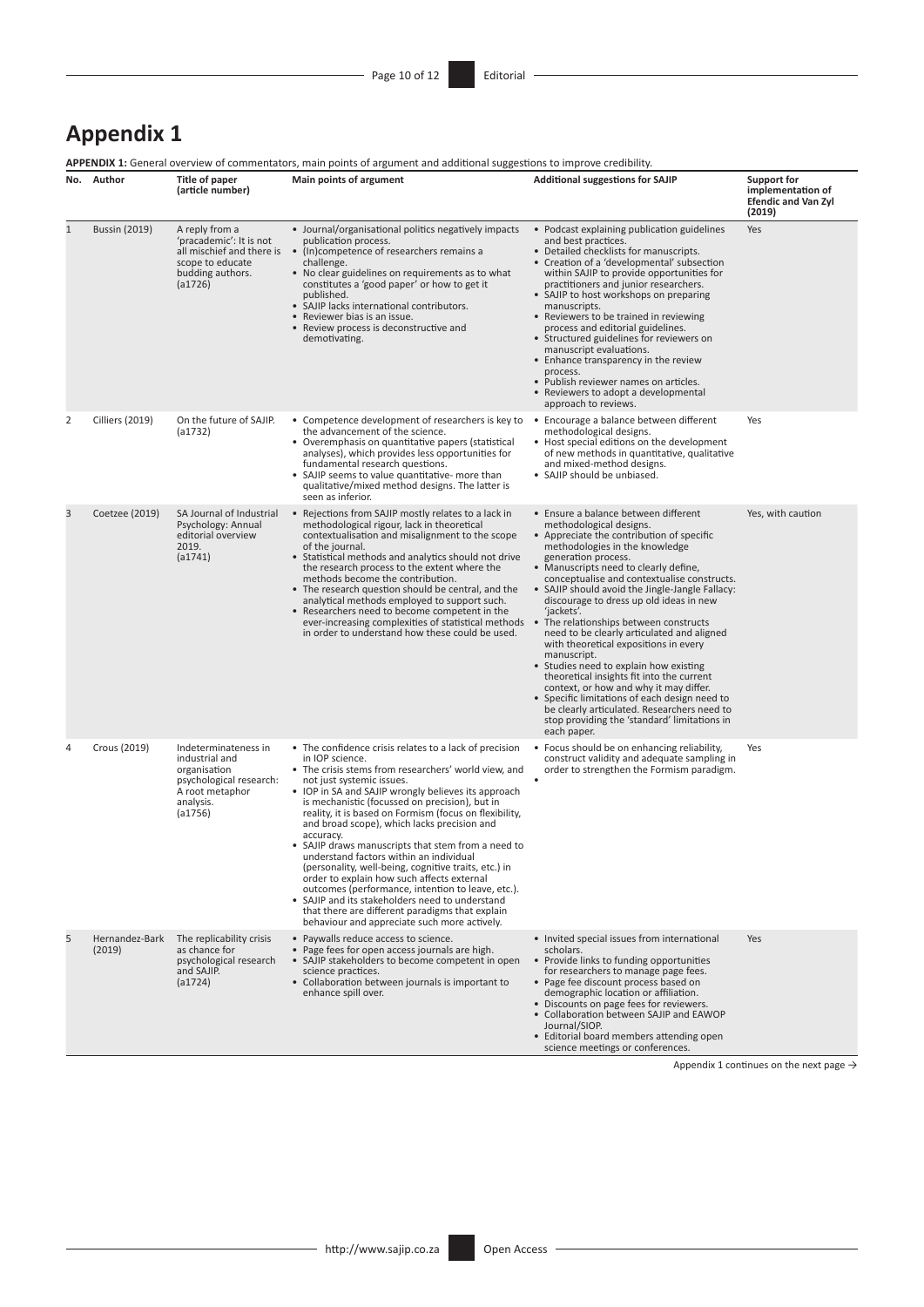**APPENDIX 1 (Continues...):** General overview of commentators, main points of argument and additional suggestions to improve credibility.

| No. | Author       | Title of paper<br>(article number)                                                                  | Main points of argument                                                                                                                                                                                                                                                                                                                                                                                                                                                                                                                                                                                                                                                                                                                                                                                                                                                                                                                                                                                                                                                                                                                                                                                                                                                                                                                                                                                                                                                                                                                                                                                                                                                                                                                                                                                                                                                                                                                                                                                                                                                                                                                | <b>Additional suggestions for SAJIP</b>                                                                                                                                                                                                                                                                                                                                                                                                                                                                                                                                                                                                                                                                                                                                                                                                                                                                                                                                                                                                                                           | Support for<br>implementation of<br><b>Efendic and Van Zyl</b><br>(2019) |
|-----|--------------|-----------------------------------------------------------------------------------------------------|----------------------------------------------------------------------------------------------------------------------------------------------------------------------------------------------------------------------------------------------------------------------------------------------------------------------------------------------------------------------------------------------------------------------------------------------------------------------------------------------------------------------------------------------------------------------------------------------------------------------------------------------------------------------------------------------------------------------------------------------------------------------------------------------------------------------------------------------------------------------------------------------------------------------------------------------------------------------------------------------------------------------------------------------------------------------------------------------------------------------------------------------------------------------------------------------------------------------------------------------------------------------------------------------------------------------------------------------------------------------------------------------------------------------------------------------------------------------------------------------------------------------------------------------------------------------------------------------------------------------------------------------------------------------------------------------------------------------------------------------------------------------------------------------------------------------------------------------------------------------------------------------------------------------------------------------------------------------------------------------------------------------------------------------------------------------------------------------------------------------------------------|-----------------------------------------------------------------------------------------------------------------------------------------------------------------------------------------------------------------------------------------------------------------------------------------------------------------------------------------------------------------------------------------------------------------------------------------------------------------------------------------------------------------------------------------------------------------------------------------------------------------------------------------------------------------------------------------------------------------------------------------------------------------------------------------------------------------------------------------------------------------------------------------------------------------------------------------------------------------------------------------------------------------------------------------------------------------------------------|--------------------------------------------------------------------------|
| 6   | Hoole (2019) | Avoiding the elephant<br>in the room: The real<br>reasons behind our<br>research crisis.<br>(a1723) | • Confidence crisis is a function of systemic or<br>institutional issues and research methodology,<br>policies and ethics.<br>• Academic systems are under financial pressure,<br>increased pressure to produce PhD students, with<br>ever-decreasing financial resources.<br>• Capitalising on financial incentives for research is<br>the only way for academic institutions to<br>supplement income, which results in academics<br>engaging in questionable research practices.<br>• Research quotas for academics relate to<br>questionable research practices.<br>• The skills-age gap is increasing. Most senior<br>researchers are retiring with no one to take their<br>proverbial place.<br>• Academia is not drawing skills because of poor<br>salaries.<br>• Researchers lack proper training and competence<br>remains an issue.<br>• SAJIP does not have rigorous selection criteria for<br>reviewers and also does not provide adequate<br>recognition. This leads to poor-quality reviews.<br>• Solving crisis is not just the responsibility of the<br>journal.<br>• Reviewers cannot be expected to review a paper,<br>and all the meta-data attached to it.                                                                                                                                                                                                                                                                                                                                                                                                                                                                                                                                                                                                                                                                                                                                                                                                                                                                                                                                                          | • Institutions to reduce academic demands<br>for researchers.<br>• Institutions to employ retired academics in<br>mentorship and supervision roles and relax<br>retirement age.<br>• Institutions and SAJIP to employ a zero-<br>tolerance approach to academic dishonesty.<br>• Intuitions to incentivise cross-, multi- or<br>inter-disciplinary collaboration.<br>• Researchers need to focus more on the<br>quality of their studies and less on the<br>amount being published.<br>• Ethical clearance should become a<br>requirement for publication in SAJIP.<br>• Open science practices to be promoted in<br>SAJIP.<br>• SAJIP to educate reviewers on latest<br>developments in the field, and best<br>practices.<br>• SAJIP to provide training for reviewers.<br>• SAJIP to set minimum criteria for reviewers.<br>• Review editorial guidelines and adapt such<br>appropriately (e.g. increase word limits, be<br>specific on what is expected in appendixes).<br>• Starting communities of practice between<br>universities, journals and professional<br>societies. | Yes, with caution                                                        |
| 7   | Maree (2019) | Burning the straw man:<br>What exactly is<br>psychological science?<br>(a1731)                      | • Problem in psychological science lies in people's<br>understanding of what constitutes 'science'.<br>• The replication crisis happened against a<br>particular view of what we believe science is and<br>should be.<br>• Replication is a poor criterion of scientific<br>character.<br>• In South Africa, there is a shared belief that<br>'Quantitative Research' equates 'Science'.<br>• Psychologists are trained in the science-<br>practitioner model, resulting in individuals seeing<br>themselves as either the one or the other.<br>• A thorough integration between the psychologist<br>as a scientist and the psychologist as a<br>practitioner will result in quality and sustainability<br>of psychology as a science.<br>• Integrating science into practice is seen as an<br>'ideal', but a perception exists that it is not<br>possible in real-world scenarios.<br>• Practitioners are trained to believe that<br>measurement and empirical justification for the<br>effectiveness of an intervention is what<br>constitutes 'science'. Coupled with (in)<br>competence, this further splits science and<br>practice.<br>Psychologists have a pathological obsession with<br>measurement, but measurement does not equate<br>to something being a 'science'.<br>• Certain things are measurable, whilst others are<br>not, depending on the level of analysis.<br>• Major differences exist between views of<br>quantitative and qualitative research realities,<br>where proponents of the one lambast supporters<br>of the other. There is yet another divide, which<br>further splits the scientist from the practitioner.<br>. If it can and should be measured, then by all<br>means, but if it should be talked to and talked<br>about in a process of claim-counter-claim, then<br>even dialogical, interpretative or reconstructive<br>processes can be utilised to describe and explain<br>realities.<br>• Whenever the scientist claims something about<br>reality, natural, psychosocial or otherwise, the<br>ensuing debate between people and reality, and<br>people and people, constitutes science. | • No additional substantiate suggestions are<br>mentioned.                                                                                                                                                                                                                                                                                                                                                                                                                                                                                                                                                                                                                                                                                                                                                                                                                                                                                                                                                                                                                        | Yes                                                                      |

Appendix 1 continues on the next page  $\rightarrow$